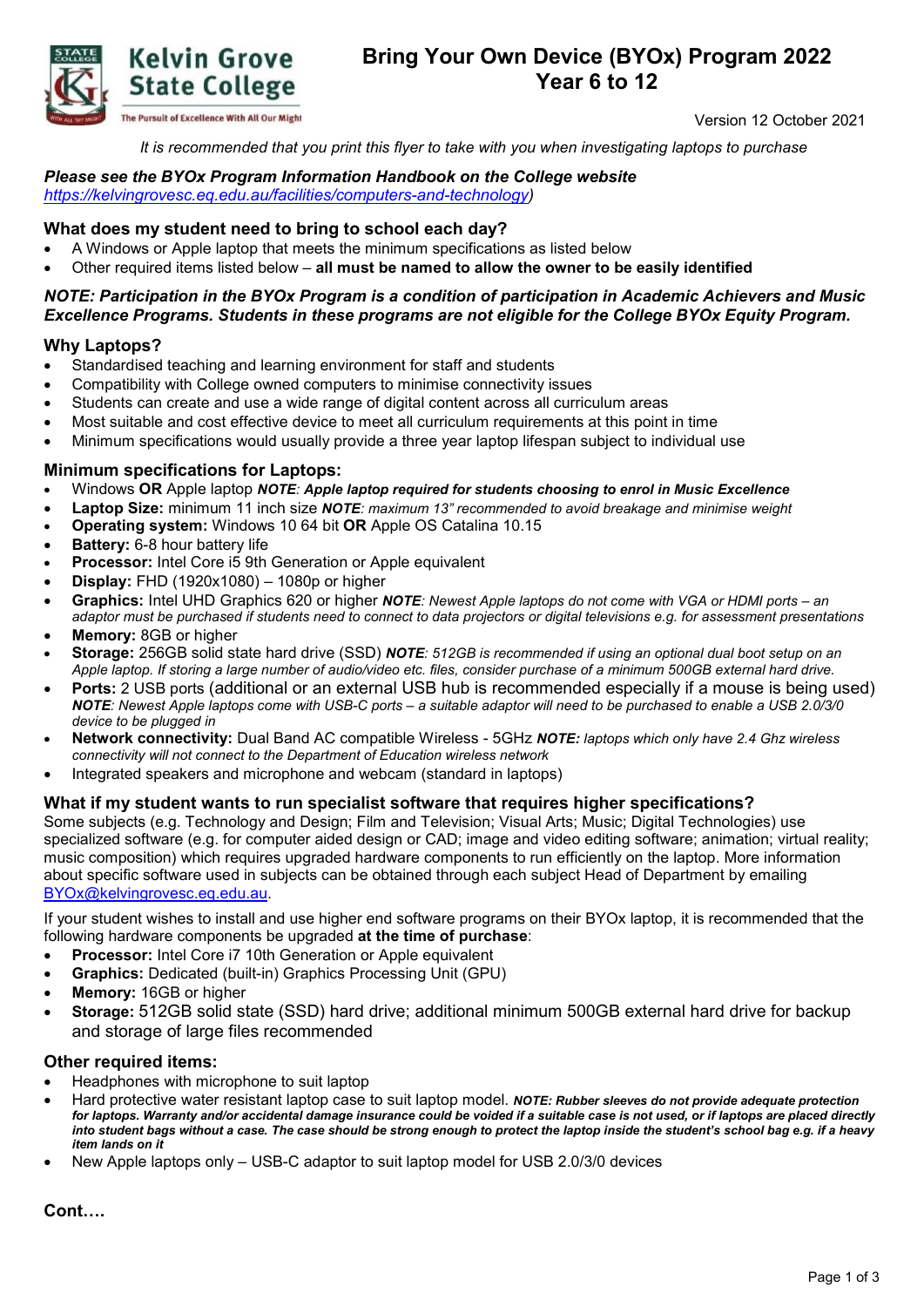**Required software:** *See<https://kelvingrovesc.eq.edu.au/facilities/computers-and-technology/software-for-students>*

- BYOx Link (Microsoft InTune) for connectivity to the wireless network information will be emailed to parents/carers and students just prior to the start of the new school year
- Security software suite with anti-virus and anti-malware e.g. Nortons by Symantec, McAfee, Avira *NOTES:* 
	- *Cyber security experts recommend that free security software, including anti-virus software, not be used*
	- *Security software may impact on the ability to connect student BYOx laptops to the state-wide Department of Education wireless network. Students need to be able to turn off security software if required (local administrator permissions), else parents\carers (with username and passwords) will need to come with the student to the Student Tech Hub in the Middle Senior Library to connect the laptop (8 am recommended).*
	- *Microsoft Family and Qustodio (MacOS) do not allow students to connect their BYOx laptops and should not be installed.*
- Office 365 ProPlus\Office 2016 or later version (free for state school students) <https://learningplace.education.qld.gov.au/microsoft-office-software>
- Internet browser *NOTE: Microsoft Edge is the default Windows 10 browser; Safari is the default MacOS browser. Students should also install Google Chrome and Mozilla Firefox as alternative browsers as different sites work better with different browsers*
- Adobe Creative Cloud software required by students in Visual Arts and some Digital Technologies subjects; recommended for all Year 7-12 students (e.g. for video and image editing). In previous years, all students received an allocated "named user licence" funded by the College, subject to annual budget approval process (not finalised at this point in time). Further information will be emailed to students at the start of the new school year.

# **Other recommended items:**

- Mouse (USB or wireless)
- Minimum 3 year warranty with next day on-site support. *NOTE: Parents/carers should investigate Australian Consumer Law prior to purchasing additional warranty and seek clarification from vendors what repairs and/or replacements would be covered under this law <https://www.accc.gov.au/consumers/consumer-rights-guarantees/warranties>*
- Minimum 3 year Accidental Damage insurance
- New Apple laptops only VGA and HDMI adaptor to enable connection to data projectors, televisions etc.
- Backup up storage device e.g. USB or external drive (size depends on amount and size of files)
- Additional laptop charge cable with power pack

**Other recommended software:** *See* [https://kelvingrovesc.eq.edu.au/facilities/computers-and-technology/software](https://kelvingrovesc.eq.edu.au/facilities/computers-and-technology/software-for-students)[for-students](https://kelvingrovesc.eq.edu.au/facilities/computers-and-technology/software-for-students)

Software used in each subject and year level is generally given to students by teachers at the start of each school year, semester and/or unit of work. If this information is required prior to purchasing a new laptop, contact the relevant faculty Head of Department by emailing [BYOx@kelvingrovesc.eq.edu.au](mailto:BYOx@kelvingrovesc.eq.edu.au). Note that upgraded specifications may be required for some individual programs - see "**What if my student wants to run specialist software that requires higher specifications**?" above for more information. See also<https://kelvingrovesc.eq.edu.au/facilities/computers-and-technology/software-for-students>

### **Other software to consider – Apple laptops only:**

Consider purchasing a Windows 10 licence to enable the Apple laptop to also run Windows software. Apple vendors should be able to provide this service for a reasonable charge if assistance if needed. Contact [licensing@data3.com.au](mailto:licensing@data3.com.au) to enquire about student licencing arrangements for Windows 10 or purchase through a Windows reseller.

### **Purchasing Considerations:**

A wide range of computer vendors and laptop makes and models should be investigated, and "total cost of ownership" considered. **The cheapest laptop may not be the most economical over the life of the laptop** (usually minimum 3-4 years depending on individual usage, and the laptop build quality and hardware). Consider included components, technical support, warranty and accidental damage arrangements. Upgraded laptop specifications generally provide better performance over a longer period of time, depending on individual usage.

The following documents at [https://kelvingrovesc.eq.edu.au/facilities/computers-and-technology/bring-your-own-device](https://kelvingrovesc.eq.edu.au/facilities/computers-and-technology/bring-your-own-device-byox-program)[byox-program](https://kelvingrovesc.eq.edu.au/facilities/computers-and-technology/bring-your-own-device-byox-program) assist with the decision-making process when comparing laptop makes and models: [Laptop Purchase](https://kelvingrovesc.eq.edu.au/Supportandresources/Formsanddocuments/Documents/eLearning%20Platform/BYOx_Laptop_Purchase_Decision_Making_Matrix.docx)  [Decision Making Matrix;](https://kelvingrovesc.eq.edu.au/Supportandresources/Formsanddocuments/Documents/eLearning%20Platform/BYOx_Laptop_Purchase_Decision_Making_Matrix.docx) [Laptop Pros, Cons and Questions.](https://kelvingrovesc.eq.edu.au/Supportandresources/Formsanddocuments/Documents/eLearning%20Platform/BYOx_Laptop_Purchase_PCQ.docx)

The College takes no responsibility for private laptop purchases and/or finance arrangements. All issues with laptop purchases or technical issues need to be taken up with the vendor. Repairs are not able to arranged to be done by vendor technicians in the College. Deliveries must not be made to the College.

See <https://kelvingrovesc.eq.edu.au/facilities/computers-and-technology/bring-your-own-device-byox-program> for more detailed information, and links to vendor information and portals\online stores. The College takes no responsibility for any information or offerings provided on vendor portals.